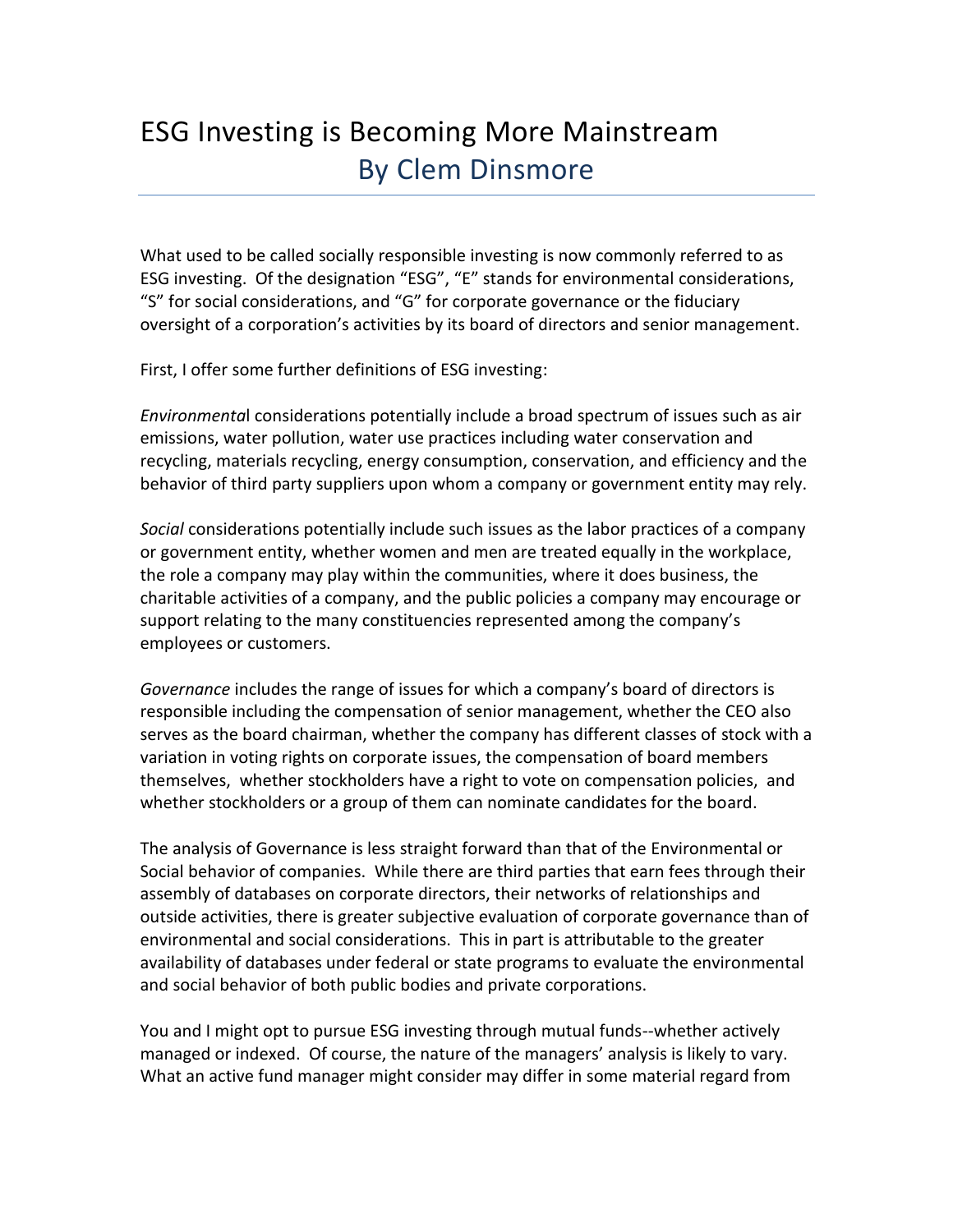what the designer of an index mimicked by a passive fund might consider. Reading the fund's prospectus including its discussion of the fund's investment strategy is necessary. Given increasing investor interest in passively managed indexed funds there is an emerging cottage industry focused on the design of different stock or bond indices that consider environmental, social, and/or corporate governance policies and practices of public bodies or private companies.

With the rising interest--especially among institutional investors--in climate change and its mitigation there is an increasing focus on how to design indices that screen for those entities that are addressing this pressing subject both in their defensive strategies and pursuit of investment opportunities.

What explains the increasing interest in ESG investing among managers or marketers of mutual funds? The reasons include the following:

- 1. The interests and concerns of international institutions including the united nations, world bank, international monetary fund, regional international banks and countries' central banks;
- 2. The emergence of greater policy consensus among nation states on climate change, and other environmental and social issues;
- 3. The globalization of business and recognition by private companies that they need both to respond to and encourage greater consensus on how to address ESG issues;
- 4. With the globalization of business the recognition by nation states of the need to consider the corporate governance of both foreign and domestic companies and develop public policies that encourage/require corporate fiduciaries to perform their responsibilities according to internationally recognized norms;
- 5. The recognition by pension funds, university and other endowments, and other institutional investors that their financial risks and returns are affected by ESG considerations; and
- 6. The increasing interest and concern of individual retail investors with future environmental and social conditions and the behavior of public entities and private companies that aggravates or mitigates those conditions.

Why participate in ESG investing? There are several key reasons why you might want to consider participating in ESG investing.

First, you may be one of many investors who want to vote for good corporate behavior with their dollars – an alignment of your personal beliefs with your investment strategy.

Secondly, those who manage actively managed ESG funds or market passive, ESG indexed funds believe that consideration of ESG factors helps identify sources of business and financial risk that if not well managed might adversely affect the